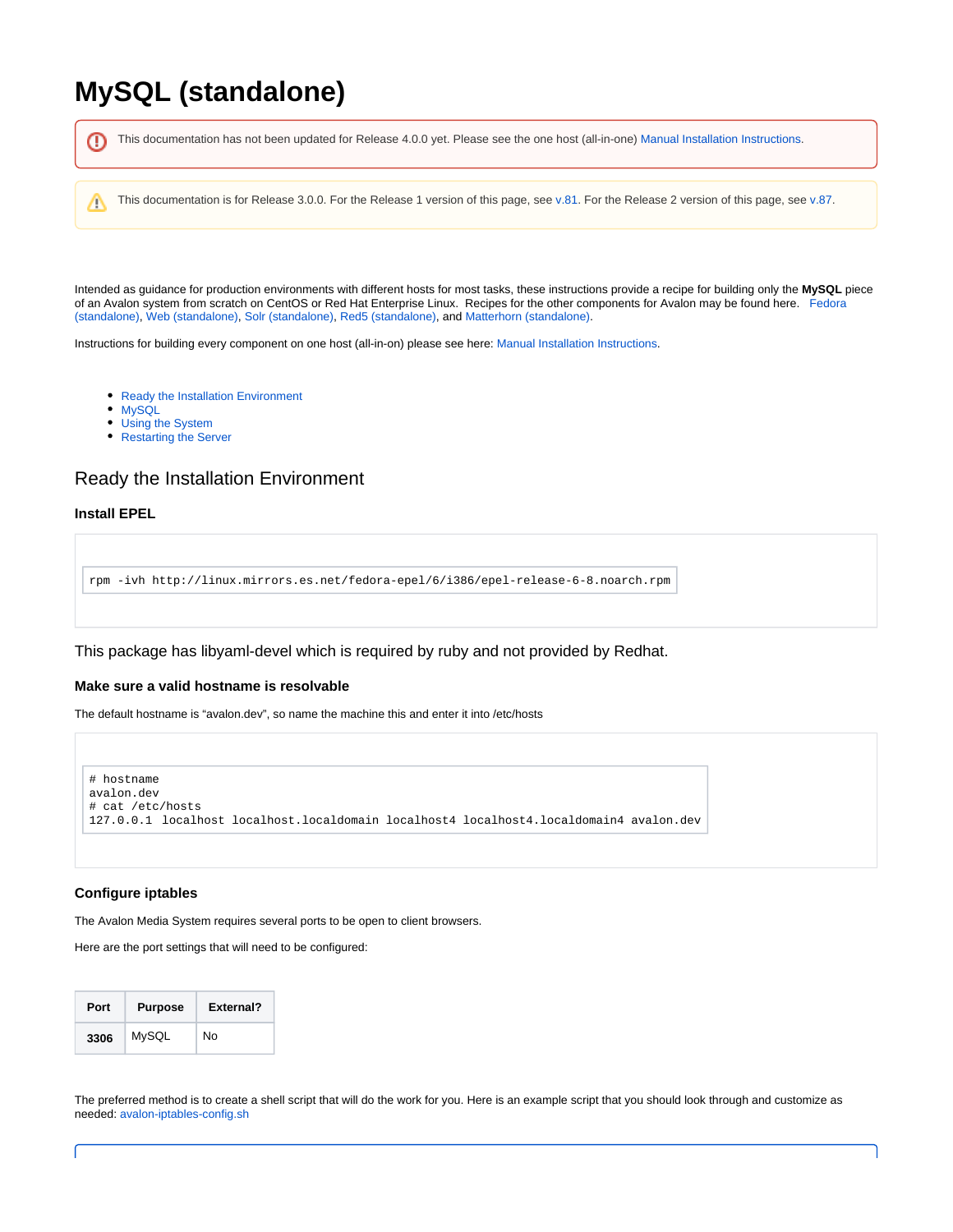If you're connected over ssh, it might kick you off.

Save your script to /etc/sysconfig/avalon-iptables-config.sh, make it executable and run it.

```
chmod +x /etc/sysconfig/avalon-iptables-config.sh
/etc/sysconfig/avalon-iptables-config.sh
```
If you run into connection issues you can disable the iptables, by running "service iptables stop". This will completely drop your firewall. When finished troubleshooting run "service iptables start".

#### **Disable SELinux**

```
echo 0 > /selinux/enforce
vim /etc/selinux/config #change the value of `SELINUX` from `enforcing` to `permissive`
```
#### **Add the NUL repository**

Create the NUL repository config file:

```
vim /etc/yum.repos.d/nul-public.repo
```
#### Append the following code:

```
[nul_public]
name=NUL Library Public RHEL repository
baseurl=http://yumrepo-public.library.northwestern.edu/x86_64
enabled=1
gpgcheck=1
gpgkey=file:///etc/pki/rpm-gpg/RPM-GPG-KEY-nul
cost=150
```
Install and place the NUL GPG key in the proper location:

curl http://yumrepo-public.library.northwestern.edu/RPM-GPG-KEY-nul -o /etc/pki/rpm-gpg/RPM-GPG-KEY-nul

Install development libraries and packages for building Ruby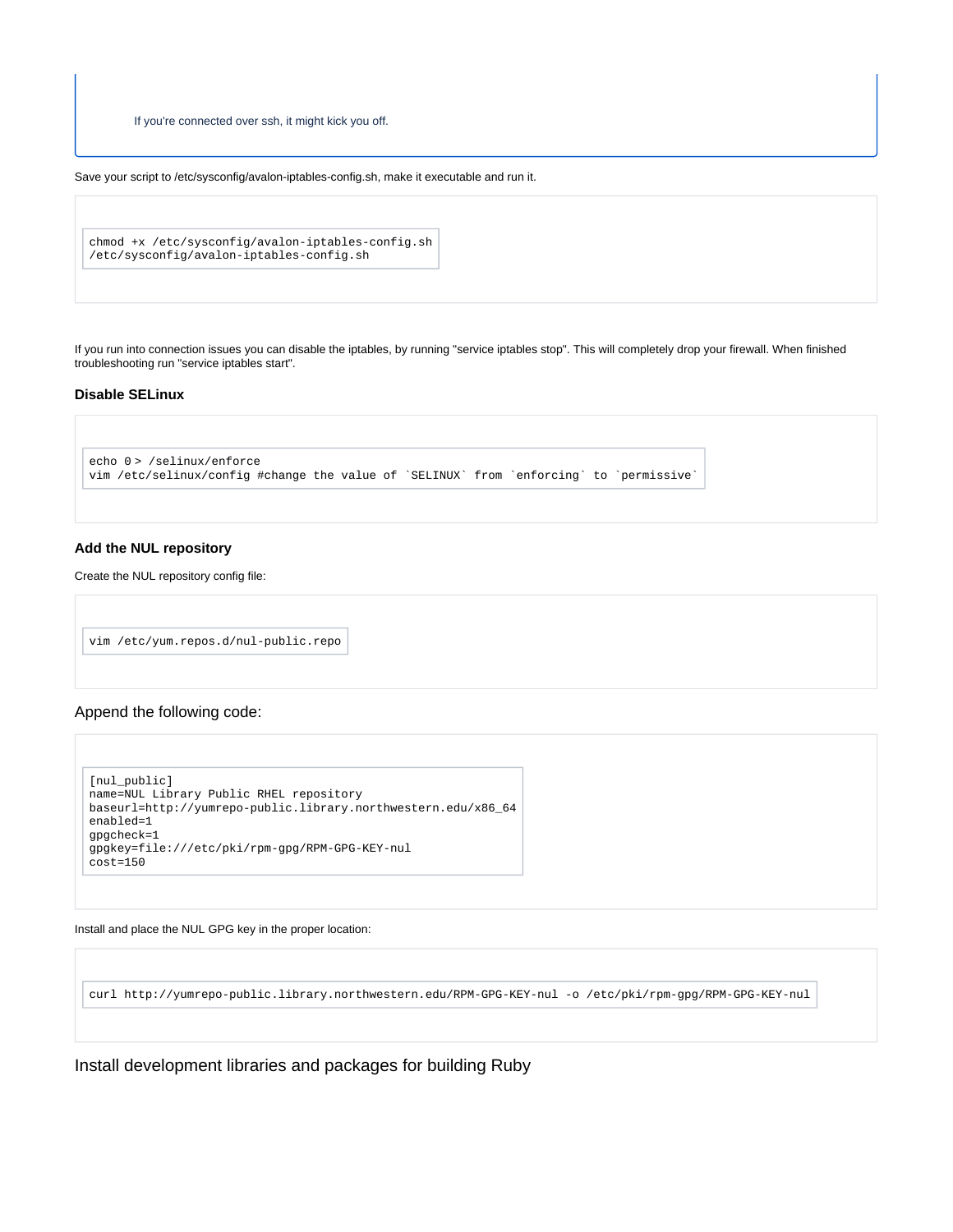```
yum groupinstall "Development Tools"
yum install readline-devel zlib-devel libyaml-devel libffi-devel openssl-devel libxml2-devel libxslt-devel
```
# MySQL

Avalon uses MySQL for storing search queries, user data and roles, and as a back end for asynchronously sending requests to Matterhorn.

#### **Install MySQL server**

yum install mysql-server service mysqld start

#### **Create databases and users**

Enter the mysql monitor

```
#mysql
Welcome to the MySQL monitor. Commands end with ; or \gtrsim.
...etc...
mysql>
```
Create a database for the Fedora Commons Repository software and add a user to it

```
create database fedora3;
create user 'fcrepo'@'localhost' identified by 'fcrepo';
grant all privileges on fedora3.* to 'fcrepo'@'localhost';
flush privileges;
```
Create a database for the Avalon web application and add a user to it

```
create database rails;
create user 'rails'@'localhost' identified by 'rails';
grant all privileges on rails.* to 'rails'@'localhost';
flush privileges;
```
Check your work and exit